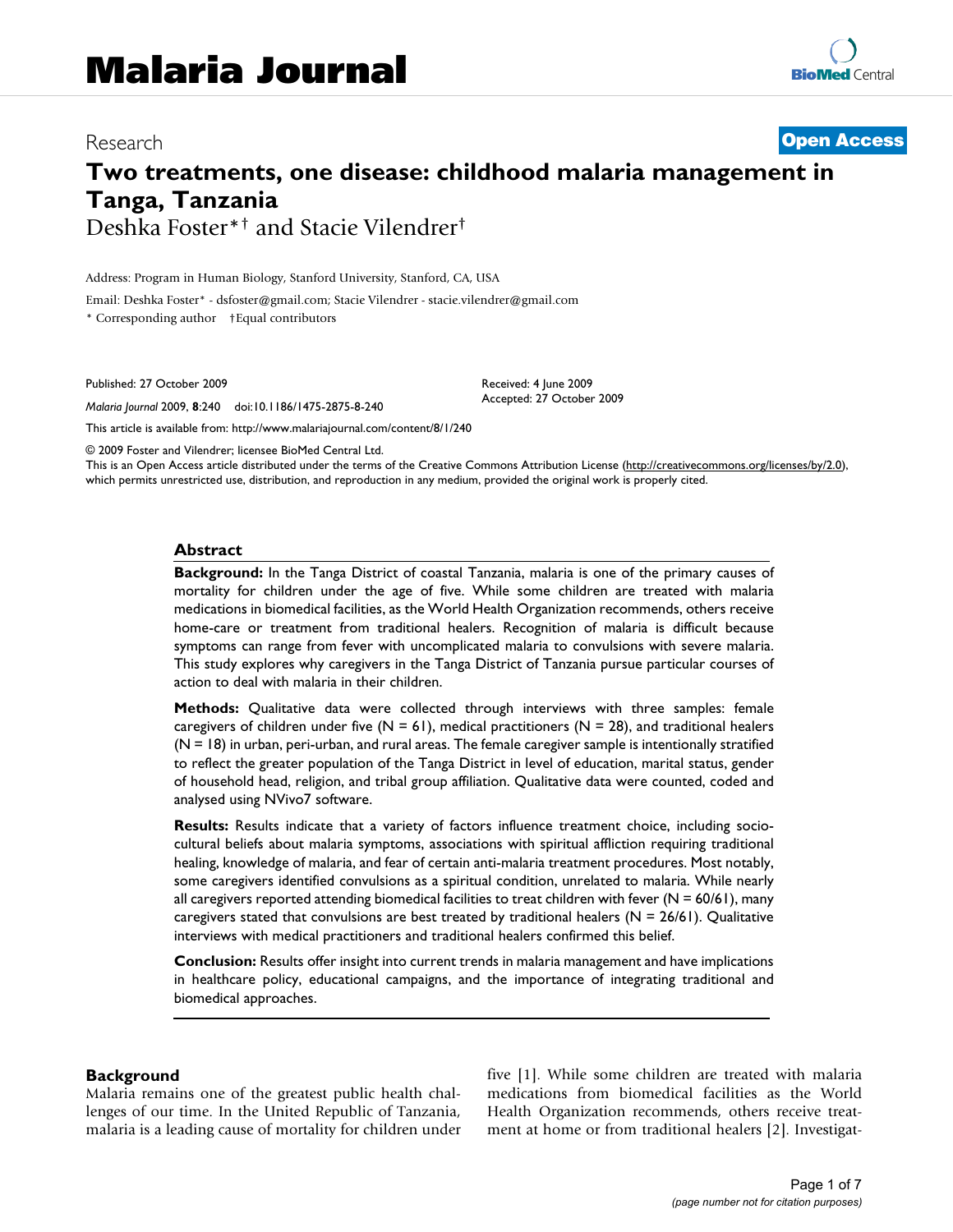ing social and cultural issues regarding malaria treatment is integral in the development of effective public health responses to the disease [3].

The Tanzanian government developed the Tanzania National Malaria Medium Term Strategic Plan for 2002 to 2007, which aimed to reduce malaria by 25 percent by 2007 and 50 percent by 2010 [4]. This plan employs a multi-faceted approach, incorporating free or low-cost artemisinin-based combination therapy (ACT) in public hospitals, insecticide-treated bed nets (ITNs), indoor residual spraying (IRS), intermittent preventive treatment in pregnancy (IPTp), training nurses in malaria case-management, and support for community education and ongoing research. However, malaria rates continue to rise in some regions of Tanzania; the plan did not meet its 2007 first target goal and will likely not meet its second target goal for 2010. In addition, recent evidence indicates that only 34 percent of malaria cases in children under the age of five are appropriately managed in biomedical facilities, leaving the vast majority of cases without adequate care [5].

The Tanzania National Malaria Control Programme works with donor agencies to coordinate efforts in Tanzania's malaria programme. The country receives significant funding for these activities through the US Government's President's Malaria Initiative (PMI), the Global Fund to Fight AIDS, Tuberculosis and Malaria (GFATM), the World Bank, and other public and private organizations. The "Under Five Catch-Up Campaign" launched in December 2008 is designed to distribute free bed nets to all children up to five years of age. The Government of Tanzania has additional plans to distribute 14.6 million long-lasting insecticide-treated bed nets (LLTNs) with the target of achieving 2.5 nets per household in 2010. Tanzania also recently implemented programs to promote behaviour change. In October 2007, PMI launched the "Communications and Malaria Initiative in Tanzania" (COMMIT) to address household behaviours such as proper use of ITNs, ACTs, and IPTp. The associated mass media campaign aims to reach 80 percent of the population nationwide [6].

A review of the relevant literature reflects a shift away from implicating the caregiver in cases of sub-optimal childhood malaria treatment (i.e. waiting too long to bring the child to a hospital), to recognizing the social and economic constraints of the environment [7]. More recent studies suggest specifically that caregivers choose the treatment they perceive to be most effective within the constraints of their environment [7,8]. According to Comoro *et al* [9], increased knowledge of caregivers' "local understanding, perceptions, and practices" regarding the treatment of childhood malaria is crucial to improving malaria management.

Several factors have been cited as influencing treatmentseeking behaviour in the case of childhood malaria. These include socio-cultural beliefs [10], cost [11,12], distance to a medical facility [12,13], and gender dynamics within the household [8,13,14]. The specific symptoms of malaria have also been shown to influence a caregiver's treatment of her child's illness [8,9,13,15]. In general, caregivers seem to associate fever with malaria [16] and consequently attend biomedical facilities [17]. This study investigates why caregivers in the Tanga District pursue particular courses of malaria treatment for their children.

Studying malaria treatment at the local level in Africa would be incomplete without considering the role of traditional healers and traditional medicines, as traditional healers represent the first line of care for over 70 percent of the population in Tanzania [18,19]. Currently, malaria is diagnosed and treated by traditional healers in a variety of ways including biomedical, traditional, or combinations of both, depending on the symptoms [6,20]. The literature has shown repeatedly that traditional healers are consulted most often when the cause of illness is believed to be spiritual or demonic [12,17]. A traditional healer may prescribe an array of treatments for a child with malaria including herbal remedies, such as prepared plants or roots, or spiritual remedies, such as exorcism [11].

The Tanga District is known both for high rates of malaria and its vast network of traditional healers [11,19]. With a population of over 240,000, the district is subdivided into 24 wards of varying size and population, and contains three large district hospitals and many smaller clinics [21].

## **Methods**

### *Data collection*

Data for this exploratory study were collected June-August, 2007 in the form of one-time, semi-structured interviews with three sample groups: female caregivers of children under five ( $N = 61$ ), medical practitioners ( $N =$ 28), and traditional healers ( $N = 18$ ) from urban, periurban, and rural wards within the Tanga District (Table 1).

All interviews were conducted by the primary investigators in Swahili and translated to English with the help of native Swahili speakers. Interviews were recorded and transcribed for analysis.

The female caregiver sample was purposefully stratified to reflect the overall population of the Tanga District in terms of level of education, marital status, gender of household head, religion, and tribal group affiliation.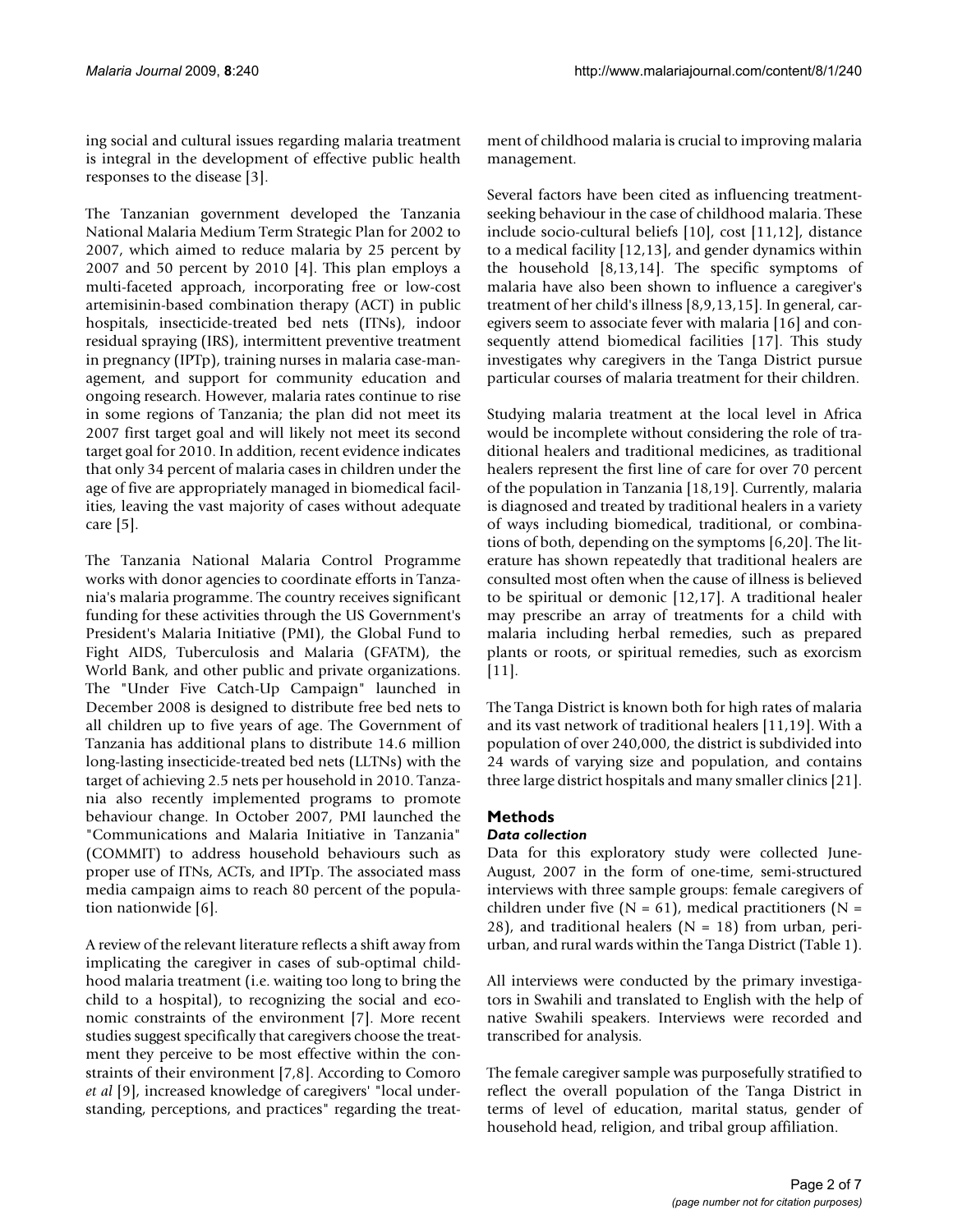|  |  | Table 1: Sample of caregivers and traditional healers by location |  |  |  |
|--|--|-------------------------------------------------------------------|--|--|--|
|--|--|-------------------------------------------------------------------|--|--|--|

| Location   |    | Female Caregivers, N Traditional Healers, N |
|------------|----|---------------------------------------------|
| Urban      | 21 | 6                                           |
| Peri-Urban | 18 | 6                                           |
| Rural      | 22 | 6                                           |
| Total      | 61 | 18                                          |

Medical practitioners, including physicians, nurses, clinical officers, laboratory technicians, and pharmacists were interviewed from a variety of public, private, urban, and rural healthcare facilities in the Tanga District (Table 2).

The Tanga AIDS Working Group (TAWG), a non-governmental organization based in the city of Tanga, provided a database of traditional healers within the Tanga District, from which a sample of healers was randomly selected for participation in this study. For all sample groups, the primary investigators were introduced to research participants by local informants, affording a greater level of trust than might be achieved without a facilitated introduction.

#### *Data analysis*

Prior to field research, the primary investigators developed a conceptual framework targeting the central research question. In the framework's most simple form, several factors were identified to influence treatment-seeking behaviour - the decision as to when and where a child should be taken for treatment. As advocated by Miles and Huberman [22], this framework was used to guide the research analysis, in which the primary investigators used interview data to identify and corroborate newly emergent themes [22]. Qualitative interview data were counted, coded and analysed using qualitative research software (NVivo7). A multistage coding strategy was employed following the "grounded" approach advocated by Glaser [23], coding for words and ideas as they relate to the research questions. Three basic levels of codes were used: descriptive, interpretive, and pattern/thematic [23].

#### *Ethical review*

The study underwent ethical review and received approval from Stanford University's Internal Review Board (IRB) Research Compliance Office and the Tanzania Commission for Science and Technology in Dar es Salaam, Tanzania. The primary investigators also obtained letters of introduction and support from the Ministry of Health Tanga Regional Office, the Chief Clinical Officer of Bombo Regional Hospital in the Tanga District, and the TAWG.

#### **Results**

Of the factors evaluated, those identified as influential in caregivers' treatment decisions for childhood malaria included socio-cultural beliefs surrounding malaria symptoms, associations with spiritual affliction requiring traditional healing, knowledge of malaria, and fear of biomedical treatment procedures. Of these, the most significant is the existence of separate treatment trends for uncomplicated and severe malaria, which seem to be motivated by beliefs associated with the specific symptoms a child develops.

#### *Two profiles of malaria*

Malaria has remained a public health challenge in part because the disease is often difficult to diagnose. Symp-

**Table 2: Medical practitioner by location, type of workplace, and professional title**

| Location            | <b>Public</b>          | <b>Private</b>          | Pharmacy       | Total |
|---------------------|------------------------|-------------------------|----------------|-------|
| Urban               | I Medical Doctor       | 2 Medical Doctors       | 2 Pharmacists  | 17    |
|                     | I Clinical Officer     | 1 Assistant Medical     |                |       |
|                     | 3 Nurses               | Officer                 |                |       |
|                     | 2 Medical Assistants   | I Clinical Officer      |                |       |
|                     | I Regional Director of | 3 Nurses                |                |       |
|                     | Malaria Program        |                         |                |       |
| Peri-urban          | I Nurse                | N/A                     | N/A            | 2     |
|                     | Clinical Officer       |                         |                |       |
| Rural               | 3 Clinical Officers    | <b>Clinical Officer</b> | N/A            | 9     |
|                     | 4 Nurses               |                         |                |       |
|                     | I Maternal and Child   |                         |                |       |
|                     | Health Aid             |                         |                |       |
| <b>Sample Total</b> | 18                     | 8                       | $\overline{2}$ | 28    |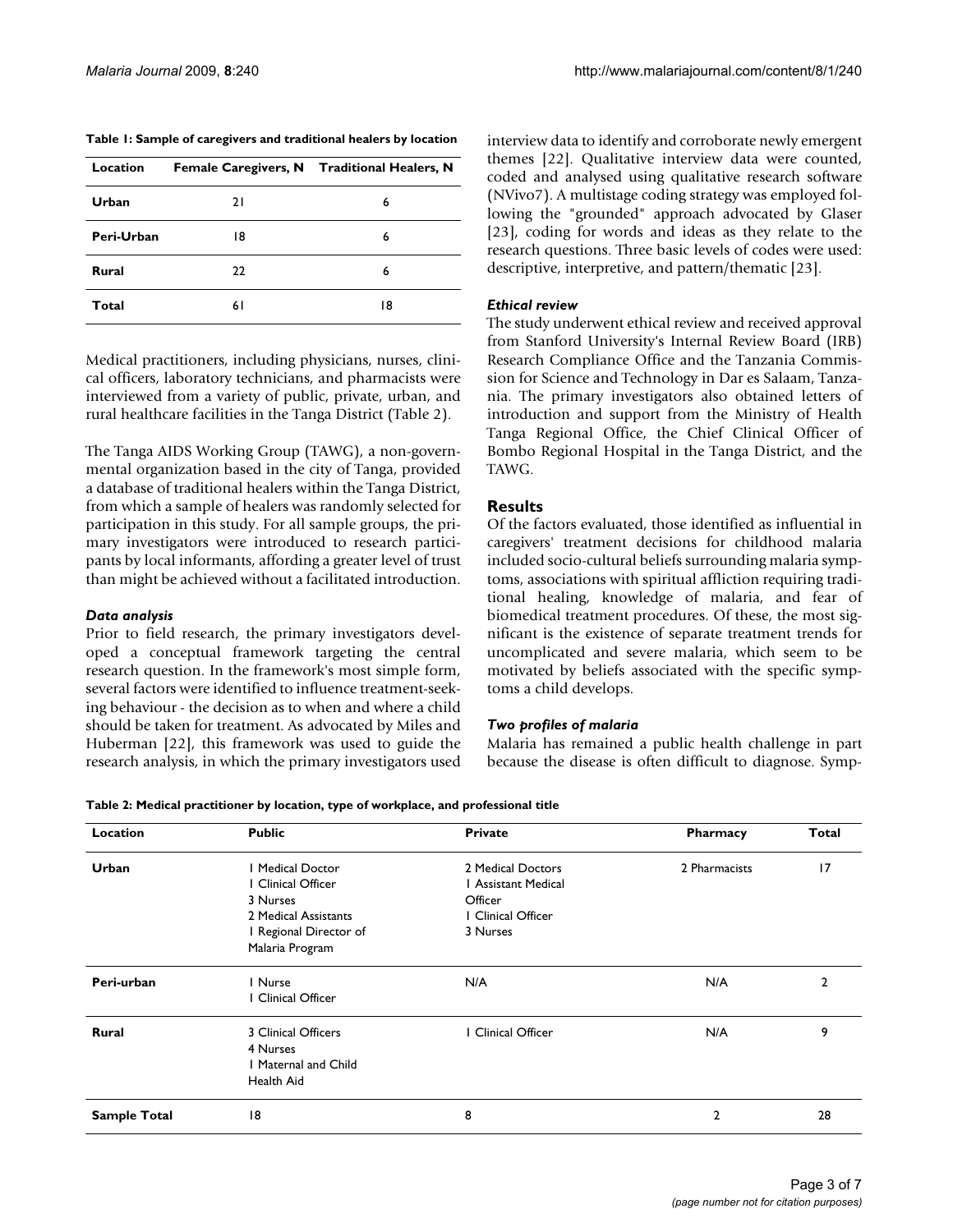toms range from fever, headache, malaise, diarrhoea and vomiting with uncomplicated malaria to convulsions with severe or complicated malaria [2]. In children, malaria can quickly develop into severe malaria without prompt treatment, putting children at high risk for permanent brain damage or death.

Caregivers showed a high level of knowledge regarding the prevention, diagnosis and treatment of uncomplicated malaria, but had differing views about the cause and symptoms of severe malaria. The vast majority of caregivers identified mosquitoes as the cause of malaria and cited several symptoms of uncomplicated malaria; many could even mention a specific treatment. However, when it came to severe malaria, caregiver knowledge was highly variable. While about half of the caregiver sample ( $N =$ 37/61) identified convulsions as a symptom of severe malaria in children, the others reported that convulsions signify a separate disease, distinct from malaria, with its origins in the spiritual world.

In order to assess the influence of malaria symptoms on treatment-seeking behavior, it is necessary to develop a vocabulary of specific malaria terms in Swahili [8]. Interviews with research participants revealed a set of Swahili words used to describe convulsions and their associated illness. Female caregivers were initially reluctant to mention terms relating to severe malaria, likely because of their spiritual connotations. However, when prompted, the two terms most frequently employed were *dege dege* and *mchango*, both of which have a variety of definitions and strong associations with spiritual affliction. Some female caregivers offered explanations of these two terms, claiming that the specific presentation of *dege dege* or *mchango* depends on the child, "*for one baby, it is turning the eyes upside down. For another one it is high fever*" (Caregiver #10). Other Swahili words mentioned in association with convulsions included *uchawi, upepo*, and *zongo*. The definition of each of these terms and their level of association with malaria varied significantly between each individual caregiver.

Similar to the female caregiver sample, the majority of medical practitioners defined the term *dege dege* as convulsions (N = 25/28), 46 percent of whom connected *dege dege* specifically with malaria convulsions (N = 13/28). Two-thirds of traditional healers associated *dege dege* with convulsions ( $N = 12/18$ ), and only 33 percent suggested the likely cause to be malaria ( $N = 6/18$ ).

Responses regarding the distinction between *dege dege* and *mchango* were highly variable. Seventy-one percent of medical practitioners reported that *dege dege* and *mchango* are exactly the same ( $N = 21/28$ ), whereas only 56 percent of traditional healers ( $N = 10/18$ ) equated the terms. One third of traditional healers reported that *dege dege* and *mchango* are unrelated diseases ( $N = 6/18$ ). In all three of the samples groups, association between convulsions and *dege dege* and/or *mchango* was relatively high, suggesting that *dege dege* and *mchango* have a level of common identification in convulsions, independent of the level of spiritual belief associated with the term.

Close to half of the traditional healers reinforced this nonbiomedical understanding of convulsions. Of the 18 traditional healers in the sample, eight said that they believed the same symptoms could have both biomedical and spiritual causes:

*I know that fever is caused by a virus. But when I think it is malaria, I tell the people to go to the hospital... Other times when it is not caused by malaria, it can be caused by demons. When it is demons, I can treat them...I have some drugs that I am using to treat those demons. I call them to talk with them*. (Traditional healer #4)

All of the medical practitioners interviewed; however, identified convulsions as the most common manifestation of severe malaria and stated that such symptoms must be treated biomedically. They almost always recommended injections of quinine as the optimal treatment.

Qualitative evidence from caregivers suggests that an individual's level of knowledge of malaria influences whether convulsions are considered a sign of severe malaria or a spiritual illness: *"Some parents, they just follow beliefs. They are not educated, so they don't know. They go to see the child vomiting, you know, and think it is demon stuff"* (Caregiver #7). Multiple medical practitioners also cited a lack of education as a reason that caregivers chose to go to a traditional healer over a biomedical facility.

#### *Treatment-seeking behaviour for uncomplicated malaria*

The majority of female caregivers reported that they sought treatment at a biomedical facility, such as a hospital or clinic, the last time they suspected that their child had malaria ( $N = 57/61$ ). Three went to a traditional healer either before or after going to a biomedical facility, and only one sought treatment entirely outside of a biomedical facility - at her local pharmacy.

Several caregivers mentioned wanting a malaria test as the primarily reason for going to a clinic or hospital. They seemed to directly associate a malaria test with good treatment: *"I was satisfied because I got treatment and testing"* (Caregiver #82). Both medical practitioners and traditional healers generally corroborated this trend in treatment-seeking behaviour, identifying that caregivers usually take their children to biomedical facilities for uncomplicated malaria.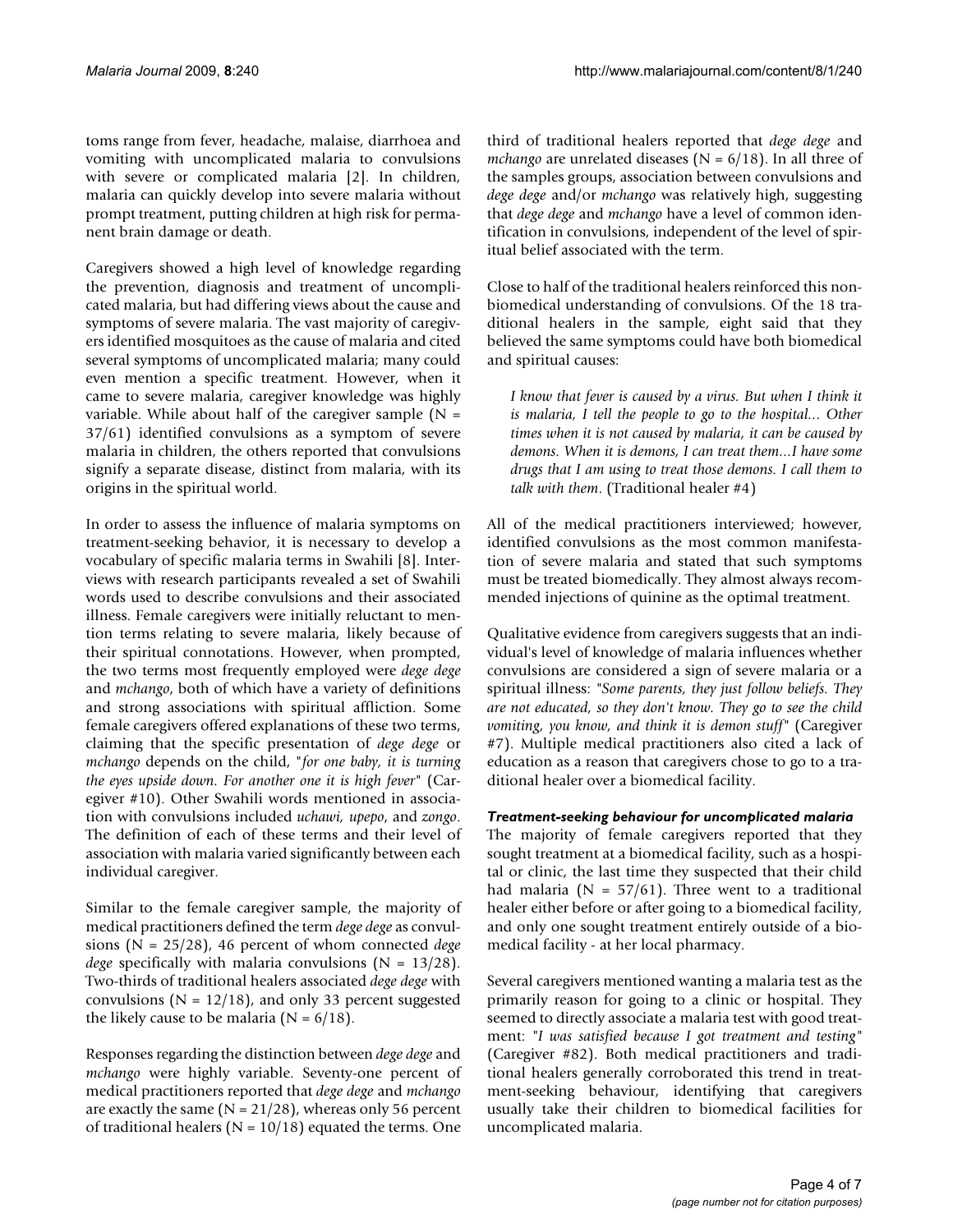#### *Severe malaria management*

When caregivers were questioned about how to manage symptoms relating to severe malaria, such as convulsions, an alternate trend emerged. Nearly a quarter stated that a caregiver should seek the advice of a traditional healer if a child has convulsions ( $N = 15/61$ ). Another 18 percent said that it does not matter whether a child goes to a biomedical facility or a traditional healer ( $N = 11/61$ ), and 28 percent said that they were not sure how best to manage a convulsing child ( $N = 17/61$ ). Unlike with uncomplicated malaria, caregivers were less certain of the appropriate treatment for convulsions.

Of the 43 percent ( $N = 26/61$ ) that mentioned traditional healing as an appropriate treatment for a child with convulsions, almost all reported that convulsions are the sign of spiritual diseases most commonly called *dege dege* and *mchango*. Several caregivers also mentioned using traditional treatments themselves for *dege dege* and *mchango* rather than attending a healer:

*Since I gave birth to my baby, I have never taken my baby to the traditional healer. But there are some diseases like mchango where, when it comes, I take some herbs, I go myself and take some herbs and apply to the body of the baby and it recovers from disease*. (Caregiver #20)

Within traditional treatments described for *dege dege* and *mchango* there is significant variability. Remedies described by caregivers ranged from herbs that can be boiled and consumed as a tea or showered in, to the use of elephant dung, indigenous hens, and spiritual and religious rituals:

*For mchango, traditional healers take garlic peels and they mix with elephant waste and they heat the garlic peels. Then they take a piece of kanga [cloth] and cover the baby so that the smoke can spread it in the body of the baby. If you use the first treatment and it fails, there are other traditional treatments that you can use like the leaves of the plant over there [she points to a bush across the yard]. We scratch the leaves and mix with water and then we wash the baby in the water of the leaves from the plant from over there*. (Caregiver #17)

Several of these caregivers not only said that traditional healing is the way to cure convulsions, but also mentioned that anti-malarial injections (such as quinine) from biomedical facilities, used to treat children with *dege dege* or *mchango*, are dangerous. Traditional healers also brought up this belief, often using it to justify traditional medicine:

*For convulsions most people take their children to a traditional healer. The reason behind not going to the hospital is*

*that when they go to the hospital, they tend to inject the child. When they get the injection, they will be paralyzed. The traditional healer will be able to relieve the convulsions*. (Traditional healer #11)

In this case, beliefs about malaria symptoms are strengthened by a fear of injections, persuading caregivers to seek traditional treatment rather than attending a biomedical facility.

#### *Traditional healers in the biomedical community*

Despite the aforementioned suspicions of specific biomedical treatments, traditional healers reported a notable commitment to working alongside the biomedical community. Thirteen of the 18 traditional healers interviewed reported sending patients to biomedical facilities for malaria testing, even if they ultimately intended to treat them with traditional remedies:

*Many come here first. I can treat the symptoms, but I send them to the hospital to test first and then I treat them. It is most important that people go and get tested early enough*. (Traditional healer #15)

These findings support McMillen's findings [19], which conclude that traditional healers are generally cooperative within the biomedical community. Specifically, traditional healers seem to understand that their unique skills are not as demanded as they once were and are adapting to the new environment by interacting with the biomedical community [14].

Traditional healers tend to make all or part of their living from healing, which can influence how they are viewed in the community. In this study, of the 18 traditional healers interviewed, 55 percent reported they work full-time as a healer ( $N = 10$ ), while 38 percent have other jobs ( $N = 7$ ), and one had retired from an earlier profession to do healing full time. Some caregivers were suspicious of the fact that traditional healers make their livelihood from healing:

*For me, I have not gone to a traditional healer. Many of them are cheating. If you go to the healers, they will just be cheating and say, 'Oh this is zongo' because they need money*. (Caregiver #52).

Several caregivers reported avoiding traditional healers for such reasons, despite the desire to cooperate with the biomedical community noted by the traditional healers.

## **Discussion**

# *Malaria as two diseases*

The understanding of convulsions as a separate illness from malaria is highly disconcerting from a public health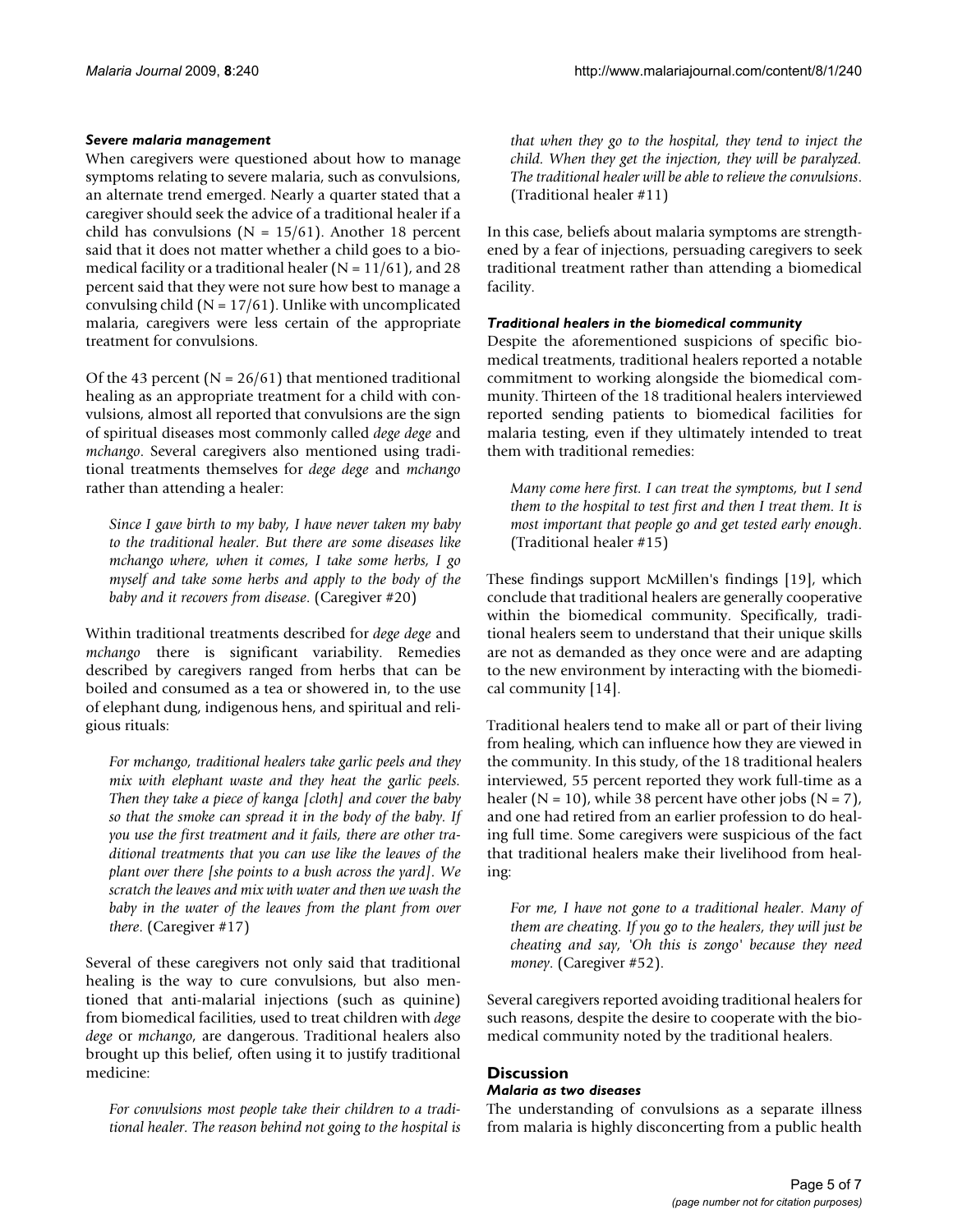perspective. In this study, an alarming eight percent of the caregivers interviewed reported having had a child die from malaria. As the evidence suggests, if caregivers do not understand the full range of symptoms associated with malaria, they may not know to find the appropriate treatment. Further, some traditional healers may not recognize severe malaria, which can further delay and potentially prevent the administration of biomedical treatments.

Why might some caregivers believe that convulsions are caused by malaria while others believe they signify a separate illness? Qualitative evidence from both caregivers and medical practitioners suggests that an individual's knowledge of malaria influences whether convulsions are considered a sign of severe malaria or spiritual illness. Of the caregivers that mentioned traditional healing as the most appropriate treatment for a child with convulsions, almost all reported that convulsions are the sign of a spiritual disease, usually *dege dege* and/or *mchango*. Their responses suggest the belief that convulsions signify a disease that is distinct from malaria, which requires traditional healing. A lack of education about malaria and its full range of symptoms may be a primary reason for caregivers to choose traditional healing over a biomedical facility.

In this study, caregivers reported receiving malaria education through public health campaigns, medical professionals, schools, and other members of the community. The evidence suggests that prior public health malaria awareness efforts have influenced treatment-seeking behaviour for malaria. Caregivers seem to recognize the symptoms and danger of uncomplicated malaria and nearly always chose biomedical care. However, these efforts do not seem to have fully informed caregivers and traditional healers that convulsions are a frequent symptom of severe malaria, which requires urgent, biomedical treatment. Information on convulsions should be incorporated into malaria campaigns, particularly mass media efforts designed to promote behaviour change.

While enhancing education about the symptoms of severe malaria may mitigate the problem, the current healthcare conditions call for a multi-faceted approach. Malaria deaths often occur because children do not receive appropriate malaria medications in time to save their lives. Unfortunately, medication for severe malaria, including injections of benzodiazepam (Valium®) and quinine, are often only available at large clinics and hospitals, and the referral process from a rural dispensary to an urban hospital can delay treatment. One possible solution may be to equip rural dispensaries with medications for severe malaria and train staff to manage severe malaria symptoms, such as convulsions. However, current limitations

in economic and human resources in Tanzania challenge the feasibility of such a policy change.

#### *The role of traditional healers*

Findings show that the current role of traditional healers in malaria management is complex. Traditional healers and herbal treatments were found to play an even smaller role than anticipated for uncomplicated malaria. Although traditional healers are located within the community and are generally available to treat children for a nominal fee, caregivers prefer to go to biomedical facilities for uncomplicated malaria. Traditional healers play a more significant role in cases of severe malaria--when people believe biomedicine is less effective. A few caregivers reported using both traditional healers and biomedical facilities for the same episode of illness, going from one to the other in sequence.

Some healers use biomedicine in conjunction with their own practice, as in the case of malaria testing. As caregivers were found to associate malaria testing with good treatment, traditional healers may be adapting to their clientele's changing demands by sending caregivers to biomedical facilities for a malaria test. Given this trend, it may be both feasible and necessary for traditional healers to work more closely with the biomedical community. Traditional healers are in a position to dispense not only treatment but also education to their immediate communities. A concerted educational campaign targeting the prevention and treatment of malaria, directed towards traditional healers, could impact a significant number of caregivers. As traditional healers adapt to new roles in a changing healthcare structure, they may become an important resource for malaria information. Such collaboration has been achieved for HIV/AIDS treatment and prevention by the Tanga AIDS Working Group, a nonprofit organization that has educated hundreds of traditional healers on the biology of the disease with successful results.

## **Conclusion**

The results offer insight into current trends in malaria management and have implications in healthcare policy and educational campaigns. Caregivers in the Tanga District understand malaria transmission, prevention, and treatment. They overwhelmingly choose treatment from a biomedical facility when their children have malaria. However, a significant portion does not associate convulsions with severe malaria and instead believe that such symptoms are due to a separate illness with its origins in the spirit world.

These findings suggest limitations of the current malaria management and healthcare policy. Health education campaigns may be able to effectively reduce the severe